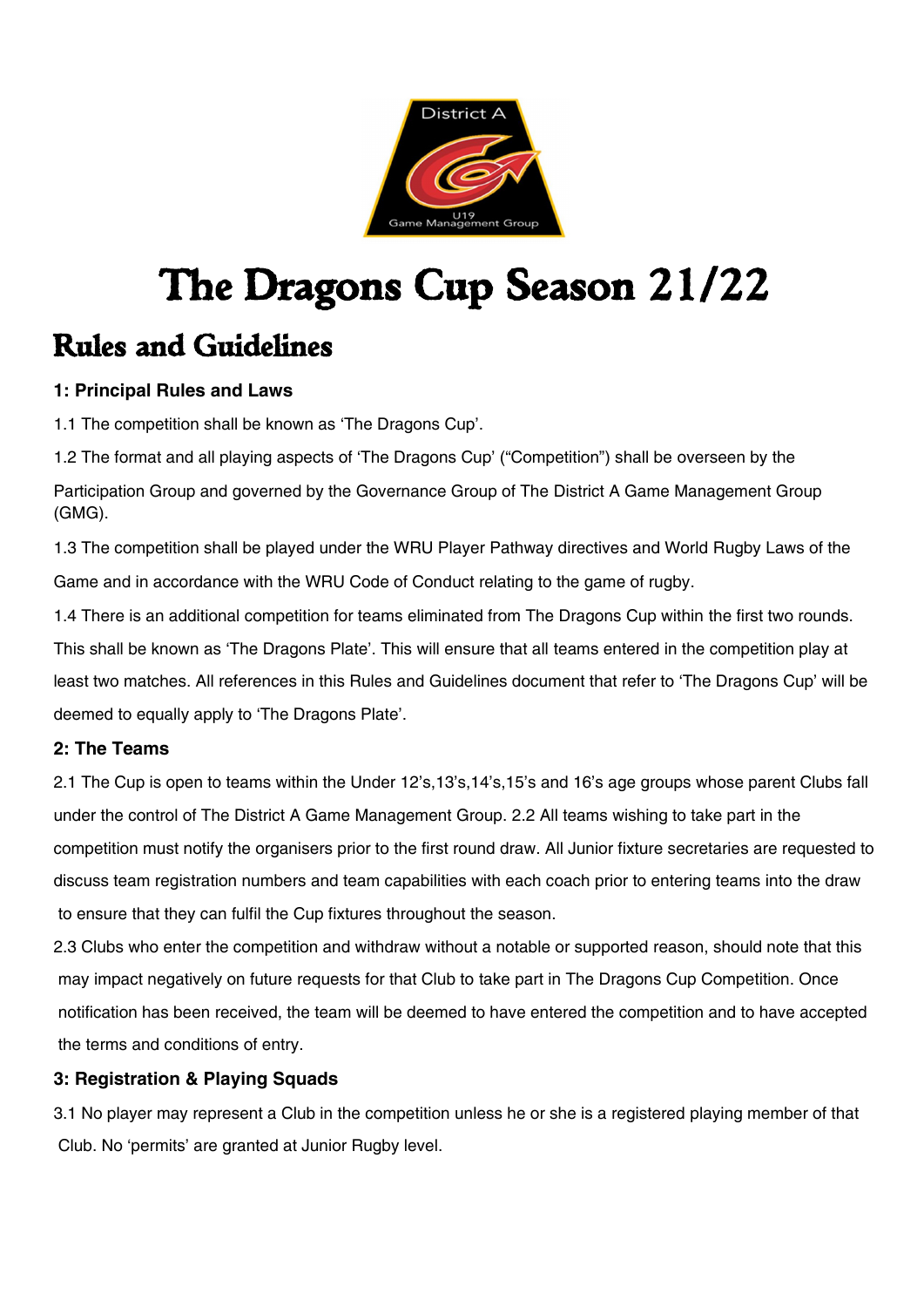3.2 Each team entering The Dragons Cup competition must take the field of play in a set of clearly numbered/lettered shirts. Blanks or shirts displaying names only are judged to be unsatisfactory for the competition.

3.3 The number of players eligible to play for a team are limited to the WRU Registered number of players for that team for The Dragons Cup competition plus qualified players who play 'up' in line with the Pathway directives.

3.4 All players must be registered correctly with their respective clubs, and club officials must be satisfied that all registrations are justifiable and up to date prior to any game taking place. A list of players must be provided by each Team's officials prior to the game taking place.

3.5 When multiple age groups participate in The Dragons Cup a player can only play for one team (age group) within his or her club and cannot switch to another team if the team that they are registered to are knocked out of the competition (e.g. a player who represented Team A at under 13s level in the competition cannot also represent Team A's under 14s team in the competition during the same season). If a player transfers Clubs during the season/competition but has already played for a team within the Dragons Cup competition, he/she is 'cup tied' for that season and cannot play for another club in the competition.

3.6 Evidence that a Team or a Player has breached this ruling will result in the offending team being removed from the competition and the result being overturned if the offending team won.

3.7 In cases where there is a colour clash the home side are requested to change playing kit unless otherwise agreed with opposition. Should there be a colour clash at the Final stage a draw will take place prior to the day of the match to decide which team will wear their home shirts.

#### **4: Matches**

4.1 All fixtures and information relating to the competition will appear on all forms of The District A Game Management Group social media channels as well as the District A GMG website. Therefore, all clubs who wish to enter the competition must be able to view those channels on a regular basis.

4.2 Each round of fixtures will be drawn by an independent member of The District A Game Management Group, or any other independent appointed person, following completion of the previous round.

4.3 Each round of fixtures will be given a 'play on or by' date. Clubs are requested to make every effort to play prior to these dates to avoid a backlog of fixtures from round to round. It would be highly advisable to schedule the match as early as practicable within this period to allow for postponements due to inclement weather or other unavoidable factors.

4.4 It is up to the 'home' team to decide upon the date, time and location for the fixture, although teams should make reasonable efforts to accommodate the wishes of the 'away' team. Matches should be played on Sundays unless full agreement is reached by both teams to play it on another day of the week. If a dispute arises over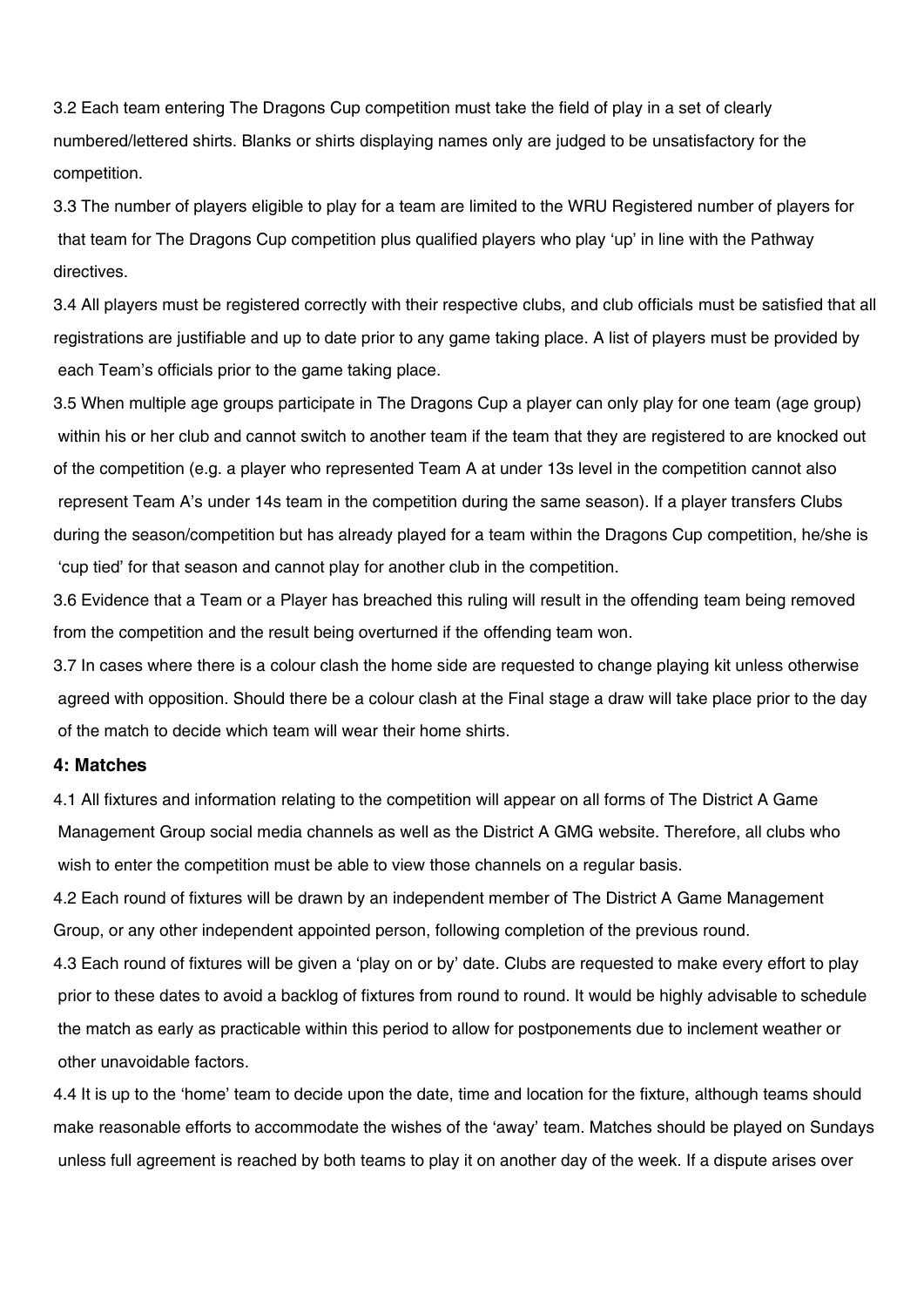the date etc. of the fixture, the teams should refer to The District A Game Management Group.

4.5 No refreshments, hire costs of transport or fuel allowance will be reimbursed by the WRU, The Dragons or the Game Management Group. The only exception to this is the payment of Referees Expenses at the Semi Final and Final Stages of the Competition when The District A Game Management Group will be responsible for the payment of the referee's expenses.

4.6 Should a tie be postponed due to inclement weather or the home sides pitch being unplayable then the tie can be switched to the opposition's pitch, if both sides agree.

4.7 Early communication of this decision is advisable to ensure that players are not dropped off at the ground and left by the parents. The team who travel, will now have the advantage of the 'Away' side should the game finish in a draw (see below).

4.8 If for any reason a team wishes to opt out of the competition at any time they need to send their request in writing to The District A Game Management Group. Additionally, they must inform their opponents immediately. Forfeiting games is not acceptable and may result in a team or club being omitted from the competition the following season.

4.9 In the event of a game being unable to go ahead due to clashes with school trips, tours or tournaments etc. then notification must be given to The District A Game Management Group and their opponents at the earliest opportunity.

4.10 The Dragons Cup supports the WRU Player Development and Player Pathway Structure. Whilst "The Dragons Cup" is a competition, it is anticipated that clubs will provide equal playing opportunities to each member of the squad and rotate players on a game by game basis.

4.11 With regards to injuries affecting the ability to play a Dragons Cup fixture each case will be looked at individually. However, teams are encouraged to play the game and use squad players.

4.12 In the event of a 50-point margin opening between two sides the referee is to stop the game immediately (in line with WRU Pathways guidance). The result will then be the final score before the game was stopped. 4.13 The WRU Half-A-Game initiative will fully apply to the Dragons Cup Competition, with all participating teams encouraged to fully abide by the guidelines and provide each player with half a game.

#### **5: The Competition**

5.1 The Dragons Cup is a knock-out competition with the team scoring the most points in the tie deemed the winner. Points are scored in line with WRU Pathways directions (Tries, Conversions, Penalties and Drop-Goals). If at the end of the game the teams are level on match points, then the following criteria will be used in the following order to determine the winner:

i. Most tries scored.

ii. If still level: The Away side, go through.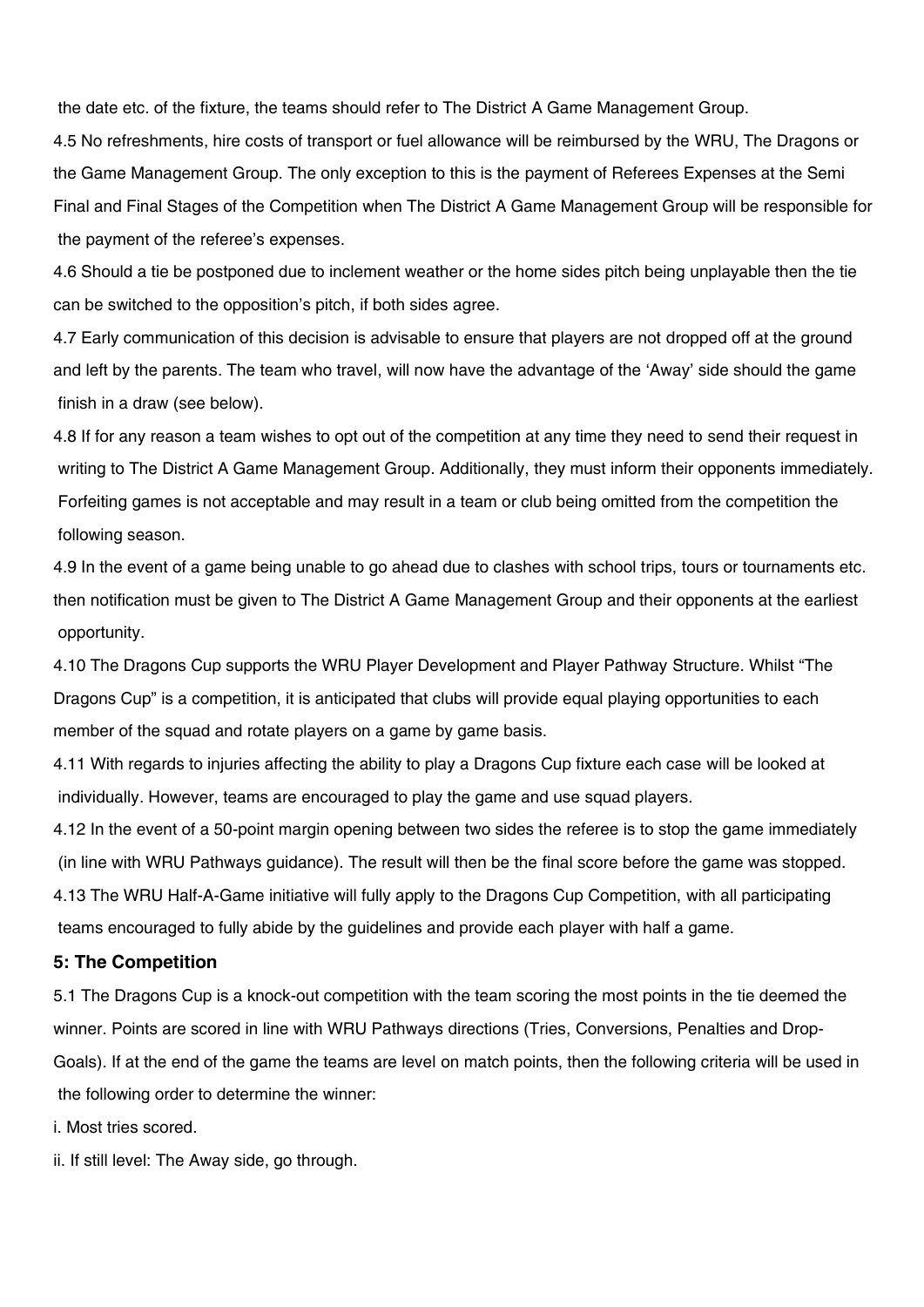5.2 No extra time is to be played.

5.3 In the case of the Cup Final being drawn, then the team scoring the highest number of tries will be declared the winners. If both teams are equal on try count, then the trophy will be shared. Each club will hold the cup for a period of six months.

5.4 The District A Game Management Group will regulate on any disputes and their decision will be final.

#### **6: Actions Prior to Kick Off**

6.1 Team sheets are to be drafted prior to the game and presented to the referee on request. These will be on the normal Junior Rugby Team Sheets. Sharing of this information with the opposition team will follow The District A Game Management Group procedures.

6.2 The WRU requires that both teams shall field the same number of players. If a team cannot start with the required numbers, then the opposition must match the starting lineup of players in accordance with the Pathway rules. However, if a team cannot start a 15 a side game with a minimum of 13 players, then the game is forfeited without question.

6.3 In the event of a yellow card at Under 12's, 13's,14's, 15's and 16's level, a period of 5 minutes suspension will apply.

6.4 In the event of a sending off or suspension, the non-offending team do not have to remove a player from the field or be disadvantaged in any way.

6.5 In the event of an injury where no replacements are available the opposing team do not have to match the playing numbers left on the field of play.

6.6 All players who are sent off will be reported by the referee to the WRU Rugby Disciplinary Committee.

6.7 An accumulation of cards, disciplinary issues or poor codes of conduct reports may result in the offending Mini and Junior Section being withdrawn from the competition across all participating age groups.

#### **7: Scrums**

7.1 Passive scrums are permitted from the start of the game and the score will stand. However, notification of the possibility of passive scrums must be disclosed to the opposition prior to the fixture. If a side cannot field a front row this is **NOT** a viable reason to cancel the game. Scrums will then become exclusively non-contested and there will be no striking on the opposition ball. All other pathway directives will apply and World Rugby Laws will apply.

#### **8: Match Officials & Referees**

8.1 The Referee for matches during the round stages will be appointed by the home side. The Referee must be independent of both Clubs. Suitably qualified Referees can be sourced by contacting Mr David Williams, (Referee Appointments Officer – Dragons and Blues) at dai\_williams71@hotmail.com or on 07977990337. Please ensure that fixtures are set well in advance and that the Appointments Officer has several weeks' notice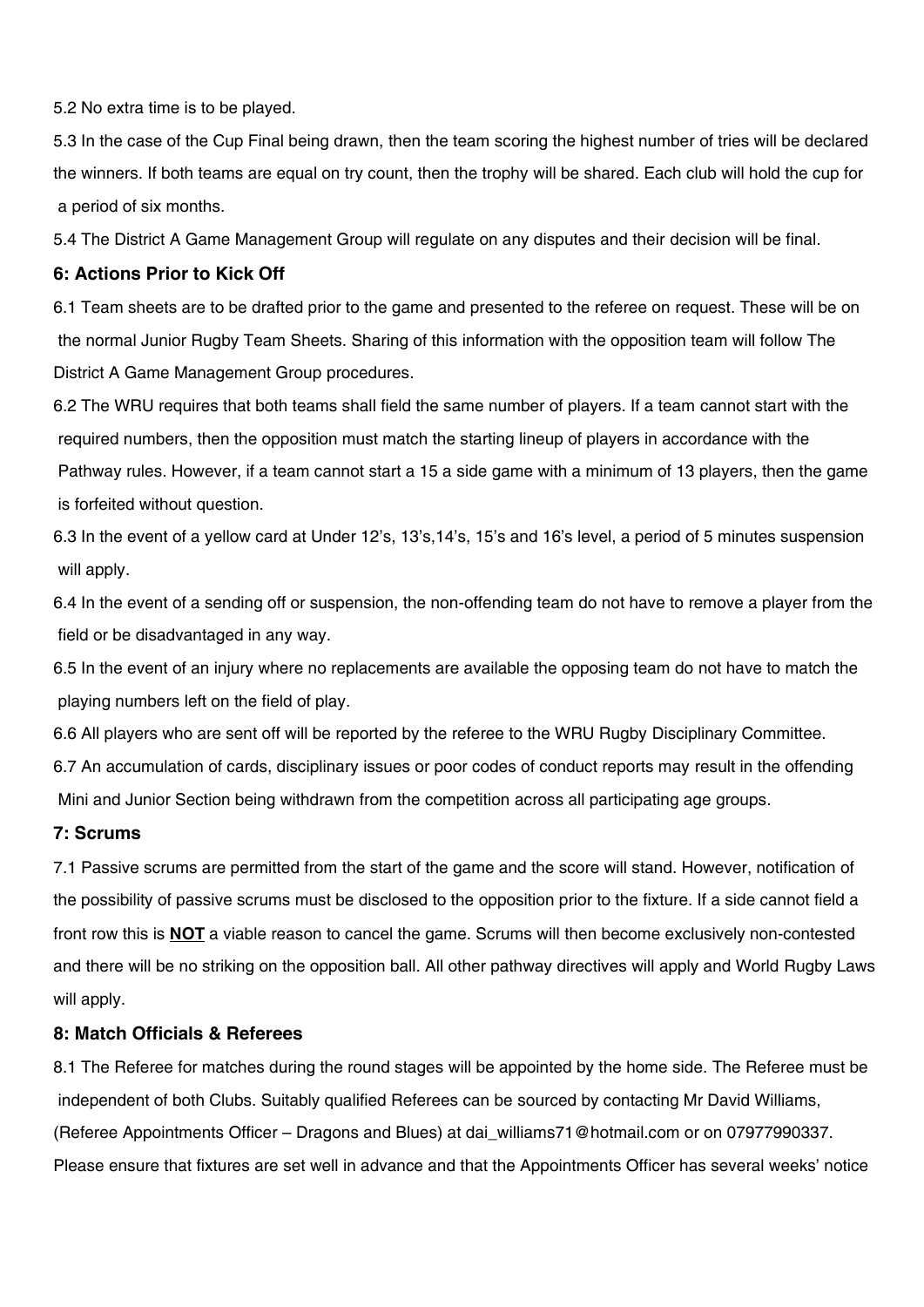to arrange a Referee.

8.2 If there are problems experienced with arranging a Referee through this process, please contact The District A Game Management Group.

8.3 Each of the competing teams must allocate a linesman to assist the Referee if required. They must act impartially. The Referee may choose to dismiss the services of one or both linesmen if they see fit or may choose to start the match without the services of linesmen. This is entirely the decision of the referee and must not be influenced by either team.

8.4 Referees at the Semi-Final and Final stages will be totally neutral and appointed by the District A Game Management Group.

8.5 All relevant disciplinary issues will be reported to the Welsh Rugby Union Disciplinary Panel. Issues concerning The Dragons Cup specifically will be reported to The District A Game Management Group. The Home Team is responsible for completing a match report (Appendix 1) and ensuring that a coach or manager from each club and the Referee signs this as a true and accurate record. A copy of the report must then be emailed to The District A Game Management Group at GMGDragonsCup@gmail.com by the Home Team within 48 hours of the match and the original (hand signed) form retained by the winning team for production to The District A Game Management Group in the case of a dispute.

#### **9: The Final**

9.1 The Competition Finals for all three age groups will organised by the District A GMG at the end of the season. This will include the Cup and Plate Finals in each of the age groups. The match referees will be neutral and appointed by the District A GMG.